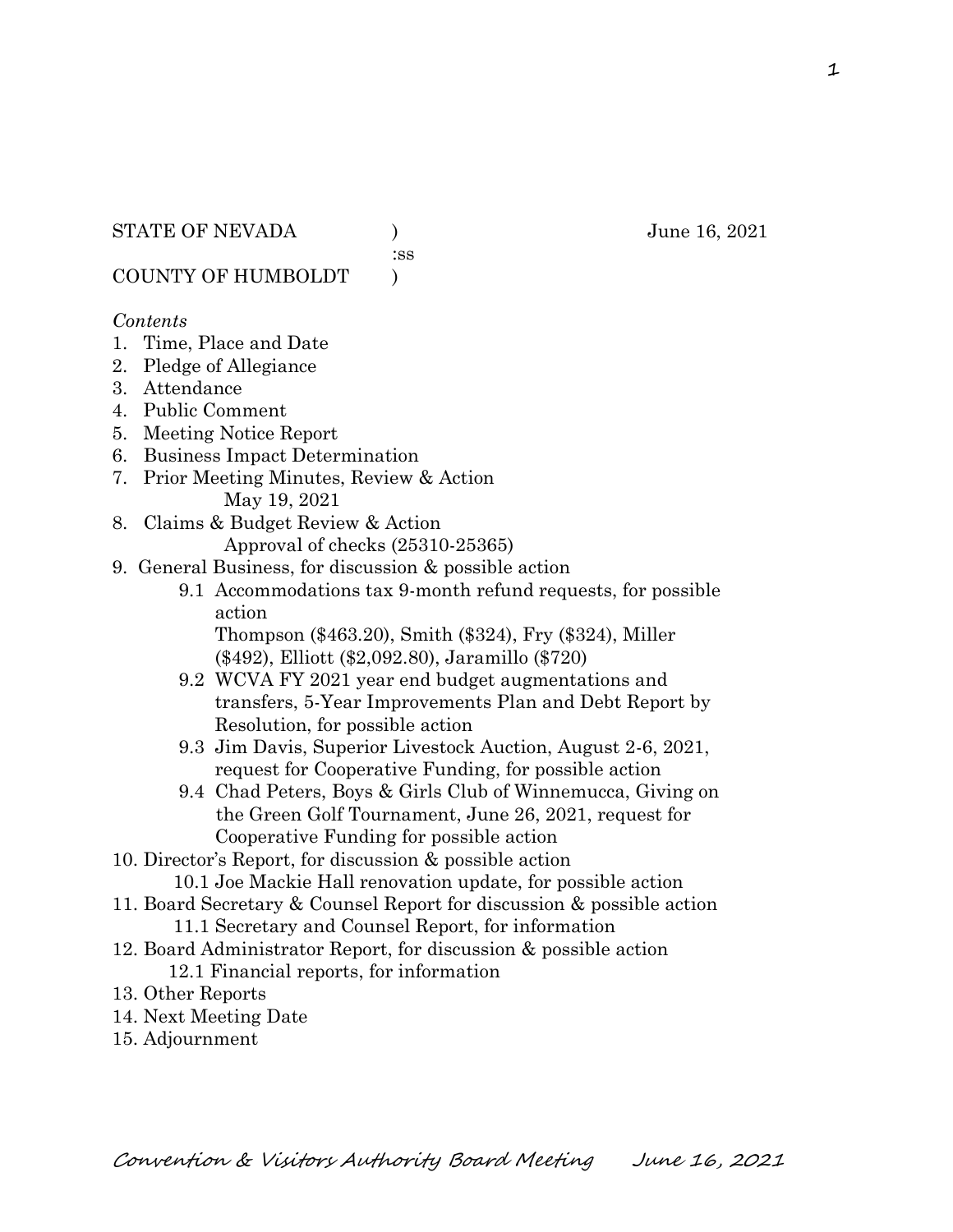# MINUTES, JUNE 16, 2021

1. Time, Place and Date. The Winnemucca Convention & Visitors Authority met in regular session in full conformity with the law at the Winnemucca Convention Center, West Hall, Winnemucca, Nevada at 4:00 pm on Wednesday, June 16, 2021 with Chairman Terry Boyle presiding.

In accordance with Governor Sisolak's Declaration of Emergency in Response to the COVID-19 epidemic, the Board's meeting was conducted online via Microsoft Teams and in person.

### 2. Pledge of Allegiance.

|                    | <b>3. Attendance.</b> Convention and Visitors Authority Board Officials Present: |
|--------------------|----------------------------------------------------------------------------------|
| Terry Boyle        | Chairman and Motel Representative                                                |
| <b>Brian Stone</b> | Vice Chairman and Hotel Representative                                           |
| Jim Billingsley    | Treasurer and City Representative                                                |
| Ron Cerri          | County Representative                                                            |
| John Arant         | Business Representative                                                          |
| Bill Macdonald     | Secretary and Counsel                                                            |
| Kendall Swensen    | Board Administrator                                                              |
|                    |                                                                                  |

*Convention and Visitors Authority Board Officials Absent:* None

| <b>Staff Members Present:</b> |                      |
|-------------------------------|----------------------|
| Kim Petersen                  | Director             |
| <b>Shelly Noble</b>           | Administrative Clerk |

*Staff Members Absent:* None

| <i><b>Others Present:</b></i> |                           |
|-------------------------------|---------------------------|
| Patricia Setzer               | Wmca Host Lions Club      |
| Sunny Johnson                 | Wmca Host Lions Club      |
| Robert Johnson                | Wmca Host Lions Club      |
| Chad Peters                   | Boys & Girls Club of Wmca |

### 4. Public Comment.

 Representatives from the Winnemucca Host Lions Club were here to make their request for a facility grant for a Lions Club Cabinet Meeting in August. Unfortunately, due to an oversight by Shelly, it was not added to this agenda so no action may be taken. The board invited the Lions to discuss their event. It will be placed on the July agenda for action.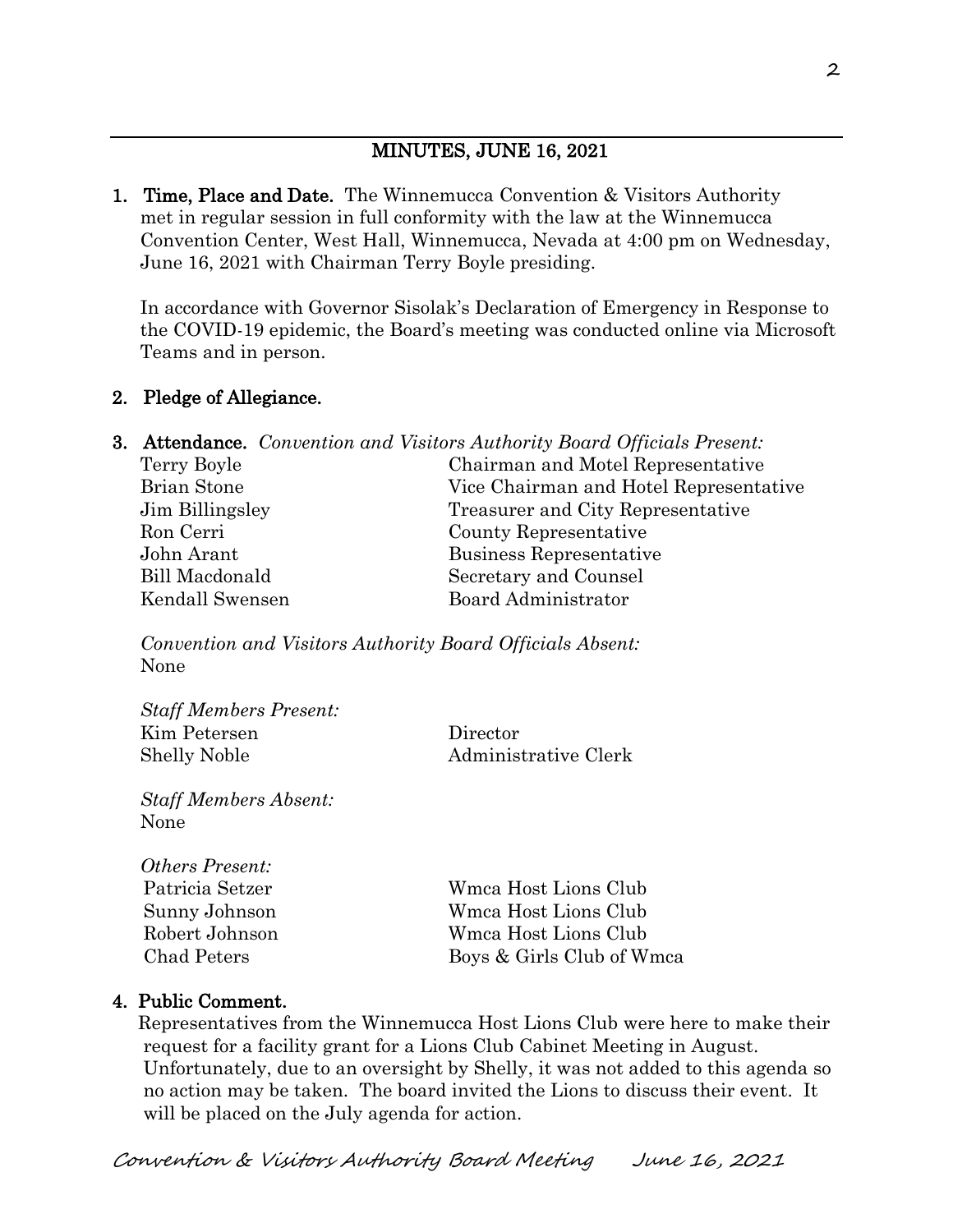# 5. Meeting Notice Report.

Chairman Boyle reported that notice, including meeting agenda, was posted by Shelly Noble by 9:00 am Friday, June 11, 2021 at Humboldt County Library, Court House, Post Office, City Hall and Convention Center West Hall. No persons have requested mailed notice during the past six months.

6. Business Impact Determination. Chairman Boyle asked whether any agenda item proposes the adoption by the city or by the county or by the WCVA of any rule, including any ordinance or resolution which would impose, increase or change the basis for the calculation of a fee that is paid in whole or in substantial part by businesses, which would impose a direct and significant economic burden upon a business or directly restrict the formation or expansion of a business, pursuant to NRS Chapter 237? The Chairman called for board or public input thereon; Counsel reported there was no agenda problem; there was no public comment thereon. Action taken.

 *John Arant made a motion that there appears to be no business impacting fee matter on today's agenda. The motion carried, 5-0.* 

### 7. Minutes, Review & Action

Prior meeting minutes of May 19, 2021. *Brian Stone made a motion to accept the minutes of the April 21, 2021 meeting. Motion carried, 4-0.* John Arant abstained since he was not present for this meeting.

8. Claims, Review & Action. The following claims, which had been submitted in list form to the board members for review with their 3-day meeting notice and agenda, with the opportunity to obtain further information before or at the meeting, were submitted for payment on June 16, 2021:

| <b>BANK ACCOUNT</b> | <b>CHECK NUMBERS</b> | AMOUNT       |
|---------------------|----------------------|--------------|
| Nevada State Bank   | 25310 - 25365        | \$162,420.19 |

*Brian Stone made a motion to approve all claims submitted for June 16, 2021. The motion carried, 5-0.* 

9. General Business, for discussion & possible action

9.1 Accommodations tax 9-month refund requests, for possible action Thompson (\$463.20), Smith (\$324), Fry (\$324), Miller (\$492), Elliott (\$2,092.80), Jaramillo (\$720)

*Terry Boyle made a motion to approve the accommodation tax 9-months deemed to be a permanent resident refunds for Brian*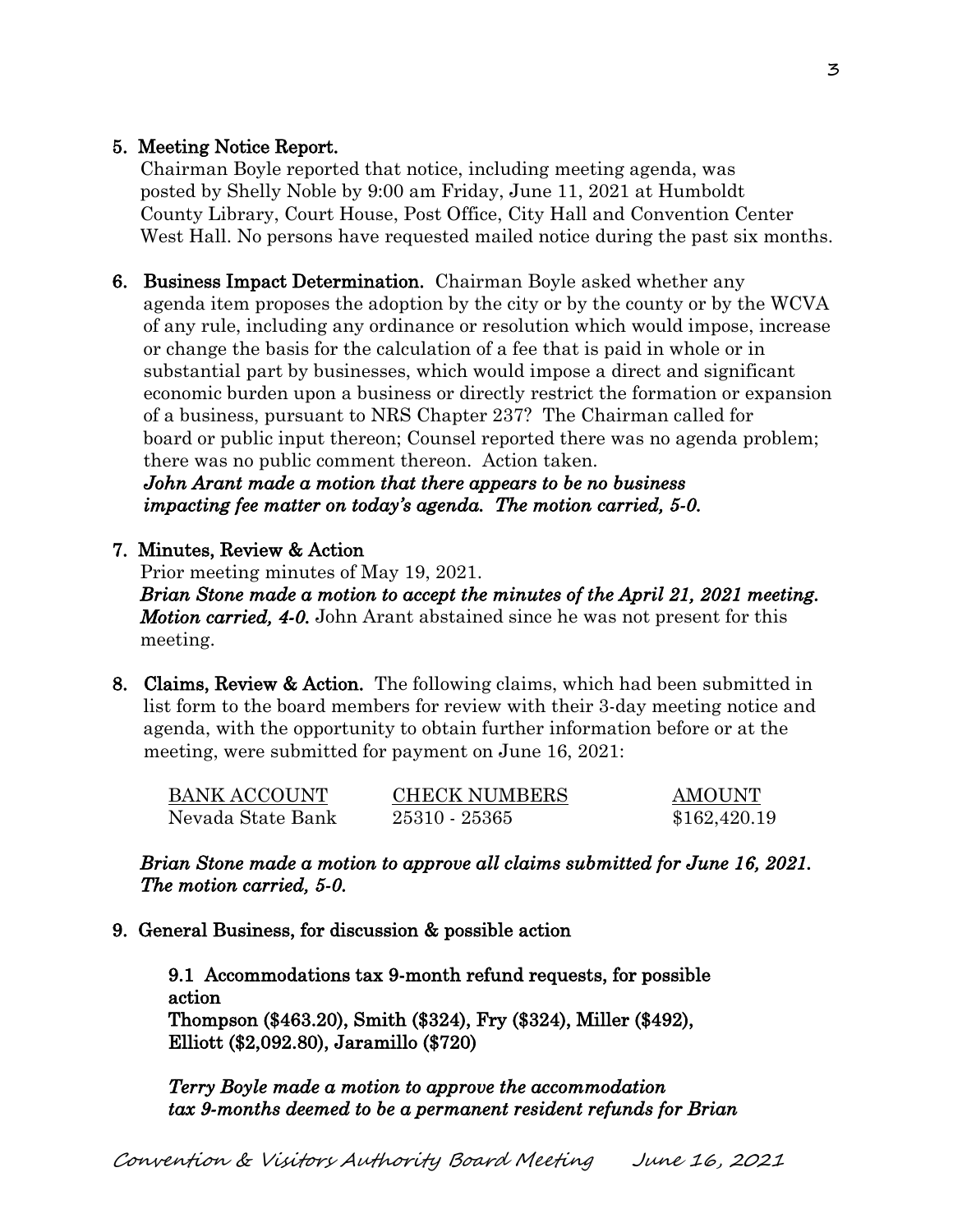# *Thompson (\$463.20), Beverly Smith (\$324), Ruby Fry (\$324), Matthew Miller (\$492), Ryan Elliott (\$2,092.80), Rudy Jaramillo (\$720). Motion carried, 5-0.*

## 9.2 WCVA FY 2021 year end budget augmentations and transfers, 5- Year Improvements Plan and Debt Report by Resolution, for possible action

Kendall stated that there are no budget augmentations or transfers necessary at this time for FY 2021.

The 5-Year Improvements Plan and Debt Report information will be provided to this board at the July meeting.

## 9.3 Jim Davis, Superior Livestock Auction, August 2-6, 2021, request for Cooperative Funding, for possible action

For many years, this board has approved funding to Jim Davis/Superior Livestock Auction. These funds have been used to pay for entertainment at the bar-be-que and dance that he hosts on Thursday night of his event. Last year he paid the headliner (Bellamy Brothers) to perform but they chose not to fulfil this obligation due to the pandemic. The Bellamy Brothers have agreed to return to Winnemucca this year and perform. Since they have already been paid, Jim is requesting only \$2,000 in funding from WCVA which will be used pay for hotel/motel rooms for the performers. *Ron Cerri* 

 *made a motion to approve a \$2,000 grant to Superior Livestock Auction, August 2-6, 2021 to be used for hotel/motel rooms for the entertainers.* 

*Motion carried, 5-0.* Last year's auction was moved to the Event Center due to pandemic restrictions at the Convention Center. It turned out that the Superior Livestock personnel really liked the facility for their auction and plan to continue to use the Event Center for future events. This board can approve facility grants at the Convention Center but cannot waive any fees on the Winnemucca Events Complex. In the confusion of moving last year's event, the rental fees at the Event Center were overlooked. Kim informed the board of this oversight and wanted to make sure that payment of the rental fees are made to the county. Board members were in favor of paying these fees on behalf of Superior Livestock. This item will be on the July meeting agenda.

## 9.4 Chad Peters, Boys & Girls Club of Winnemucca, Giving on the Green Golf Tournament, June 26, 2021, request for Cooperative Funding, for possible action

The annual Giving on the Green Golf Tournament has turned into one of the Boys & Girls Club's most successful fundraising events. Chad is trying to get all of the tournament expenses underwritten in an effort to raise as much money for the Boys & Girls Club programs as possible. He is here tonight to request \$6,500 from WCVA to help cover participant lunches and green fees. Besides the fact that the Boys & Girls Club is a very worthwhile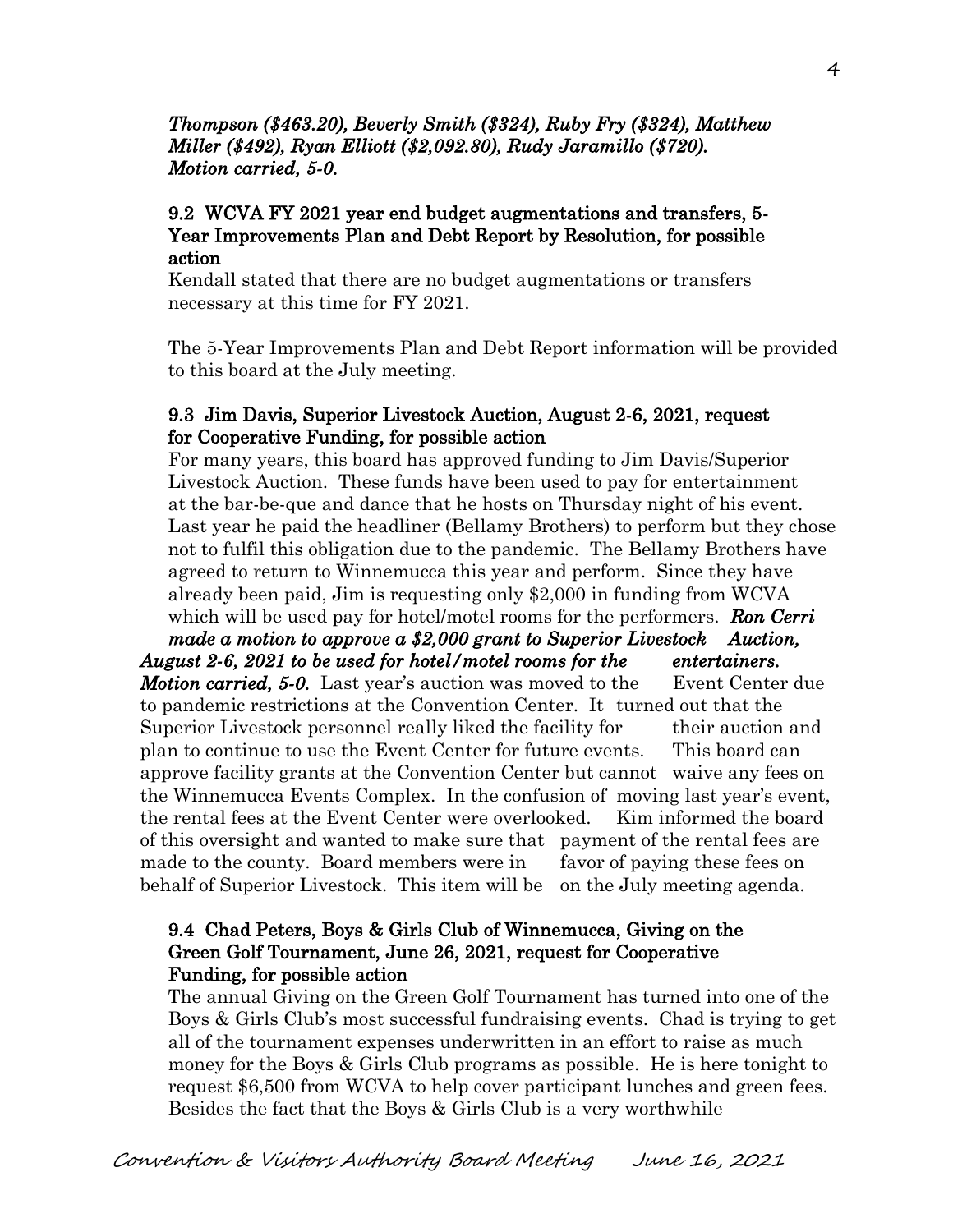organization, this tournament also attracts golfers from out of the area. This board was very much in favor of supporting this event. *John Arant made a motion to approve a \$6,500 grant to the Boys & Girls Club of Winnemucca Giving on the Green Golf Tournament, June 26, 2021. Motion carried, 5-0.* 

Earlier this spring Chad reported to this board about five softball tournaments that were being planned for the spring and summer. These tournaments were to be produced by two men that Chad knows and who have a lot of experience in putting on successful tournaments. Chad wanted to update the board on the status of these tournaments. The first tournament was in March and had 24 teams participate. The tournament scheduled in April had to be canceled due to a lack of teams. In May they had to cancel as well. Tournaments in other locations were offering cash prize money which attracted teams that usually would have competed at tournaments here. Chad stated that even the youth tournaments are having a hard time attracting enough teams for a tournament. The Winnemucca Goldrush have an annual tournament with several age groups but this year there was only one age division that competed. As far as the BGC tournaments, there is one more scheduled for August. It will be an evening/overnight tournament and Chad is hopeful that it will proceed. The last tournament is in September. Even though these tournaments were not as successful as they had hoped, the Boys & Girls Club and tournament producers hope to hold more tournaments in the future to attract visitors to our community.

### 10. Director's Report.

#### 10.1 Joe Mackie Hall renovation update, for possible action

 At last month's meeting, the exterior of Joe Mackie Hall was discussed. Members of the public have, once again, expressed concern with the tired appearance of the building. Since it is at the center of town it should be an asset to the community. It its present state, it is not. Board members asked that Kim retrieve the drawings and information that was prepared in 2019 when this board was considering a major renovation of the building. Since that meeting, Kim has been contacted by Jan Morrison of the Humboldt Development Authority. She informed Kim that Joe Mackie Hall is on a "shortlist" of projects that may be eligible for grant funding targeted at projects that promote area tourism. There are two other projects being considered in northern Nevada. Even though the costs that were estimated in 2019 would not be accurate at this time, the drawings and concepts are completed, which puts us ahead of the other prospective projects. If we were able to move forward with this funding it may require some matching funds. Kim will continue to work with Jan since decisions will have to be made in the upcoming weeks on whether or not to proceed.

### 11. Secretary and Counsel, Monthly report, for discussion & possible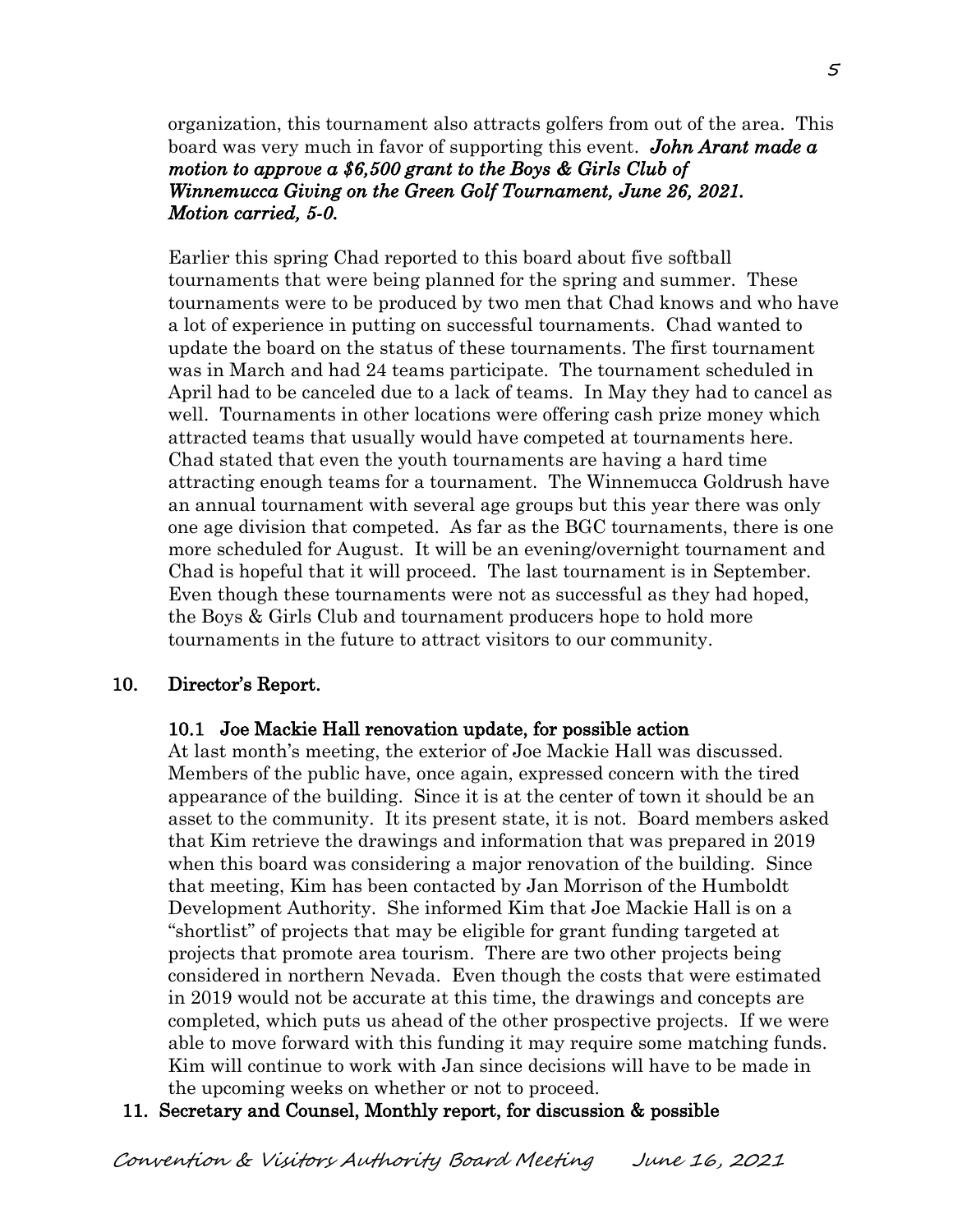#### action

### 11.1 Secretary & Counsel Report, for information

Bill briefly reviewed his report for the board.

## 12. Board Administrator.

### 12.1 Financial Reports, for discussion

Kendall reported that room taxes continue to be strong. He also stated that all of our regulatory requirements with the state have been satisfied.

### 13. Other reports

### 13.1 44-Hour Softball Tournament

 Board members have been hearing mixed reviews on the 44-Hour Softball Tournament that was held here on June 4-6. As in the past, the number of teams that the Walters stated were participating was larger than the actual number of teams that showed up. Jim noted that there were seventeen RVs camped at the complex when he was up there, which is in direct violation of city regulations. Also, when the Walters were before this board to request funding, they assured our board that they would not allow anyone to camp overnight. The trash was less evident than in past years, but the condition of the restrooms was said to be quite poor.

### 13.2 Horseshoe tournament

 Kim reported that the schedule for the tournament has now been posted so people are making their travel plans. As mentioned last month, the cost and scarcity of rental cars continues to be a concern. Even so, Kim anticipates a good event. It will not have as many participants as we had anticipated, due to international travel restrictions, but it will still make a significant economic impact in our community.

#### 13.3 Wrestling camp

 Jim reported that the wrestling camp held earlier this week at the Event Center went well. They had participants from all over the region here working with wrestling staff out of Eastern Oregon University.

### 13.4 Paint Horse financial information

 At last month's meeting, board member Ron Cerri stated that since we made a significant financial investment to bring this event to Winnemucca, he would like to see a budget showing where our funds were spent. Mr. McNeley agreed to provide this information. Earlier today, Kim received a spreadsheet from Mr. McNeley but the information presented appeared very confusing. Some clarification is necessary.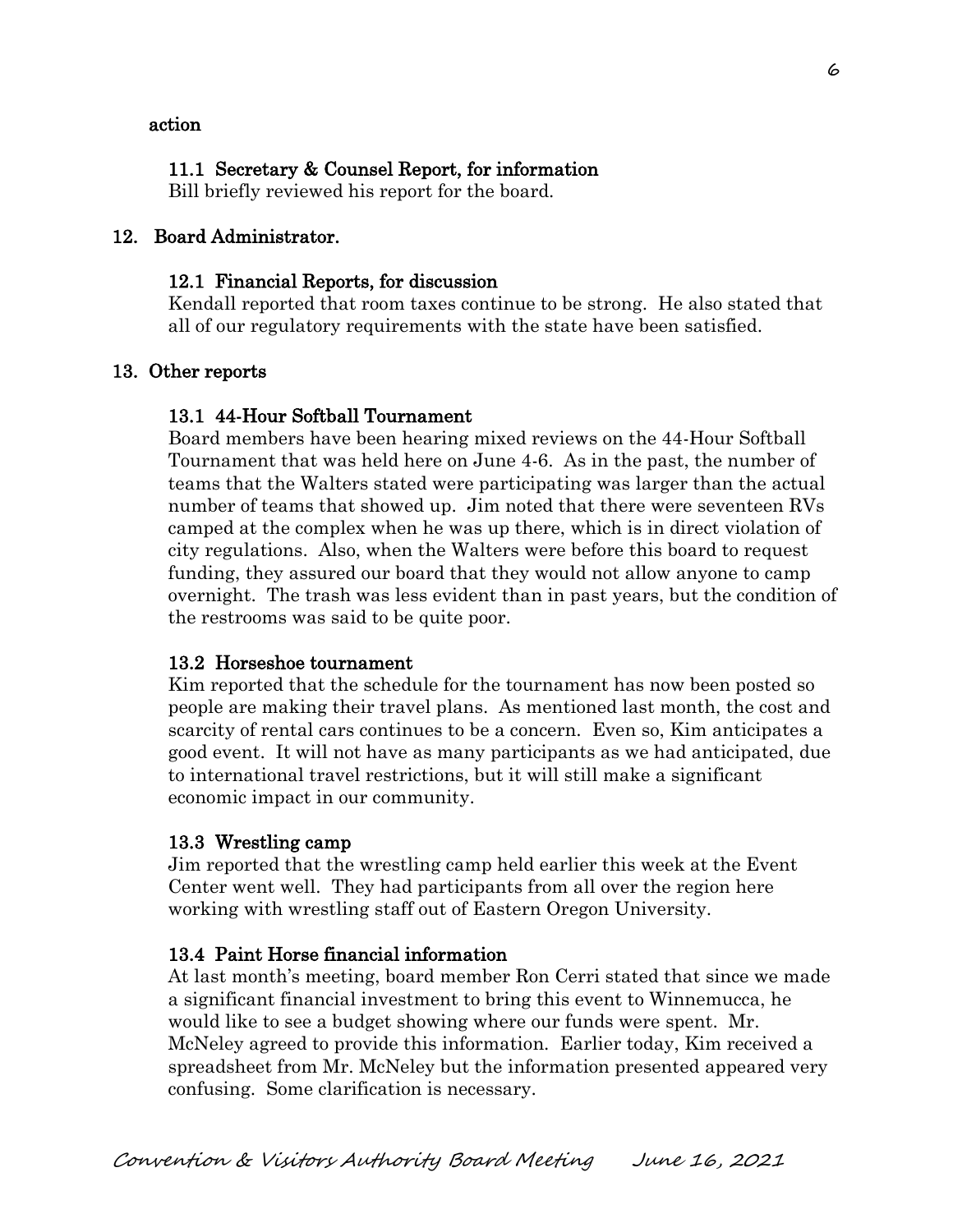# 14. Public Comment

None.

15. Regular Business. Next Meeting. The Board confirmed the next regular meeting date of Wednesday, July 21, 2021, 4:00 pm.

# 16. Adjournment. *Brian Stone made a motion to adjourn this meeting. Motion carried, 5-0.*

The meeting was adjourned to the next regular meeting, or to the earlier call of the Chairman or to the call of any three (3) members of the Board on three (3) working days notice.

Respectfully submitted,

Shelly Noble

APPROVED ON \_\_\_\_\_\_\_\_\_\_\_\_\_\_\_\_\_\_\_\_\_\_\_\_\_\_\_\_, 2021

As written\_\_\_\_\_\_\_\_\_\_\_\_\_\_\_

As corrected \_\_\_\_\_\_\_\_\_\_\_\_\_

Winnemucca Convention & Visitors Authority Board

\_\_\_\_\_\_\_\_\_\_ \_\_\_\_\_\_\_\_\_\_\_\_\_\_\_\_ \_\_\_\_\_\_\_\_\_\_\_\_\_\_\_\_\_\_\_\_\_\_\_\_\_\_\_\_\_\_ TERRY BOYLE BRIAN STONE Chairman and Vice Chairman and Motel Representative Hotel Representative

 $\_$  , and the set of the set of the set of the set of the set of the set of the set of the set of the set of the set of the set of the set of the set of the set of the set of the set of the set of the set of the set of th